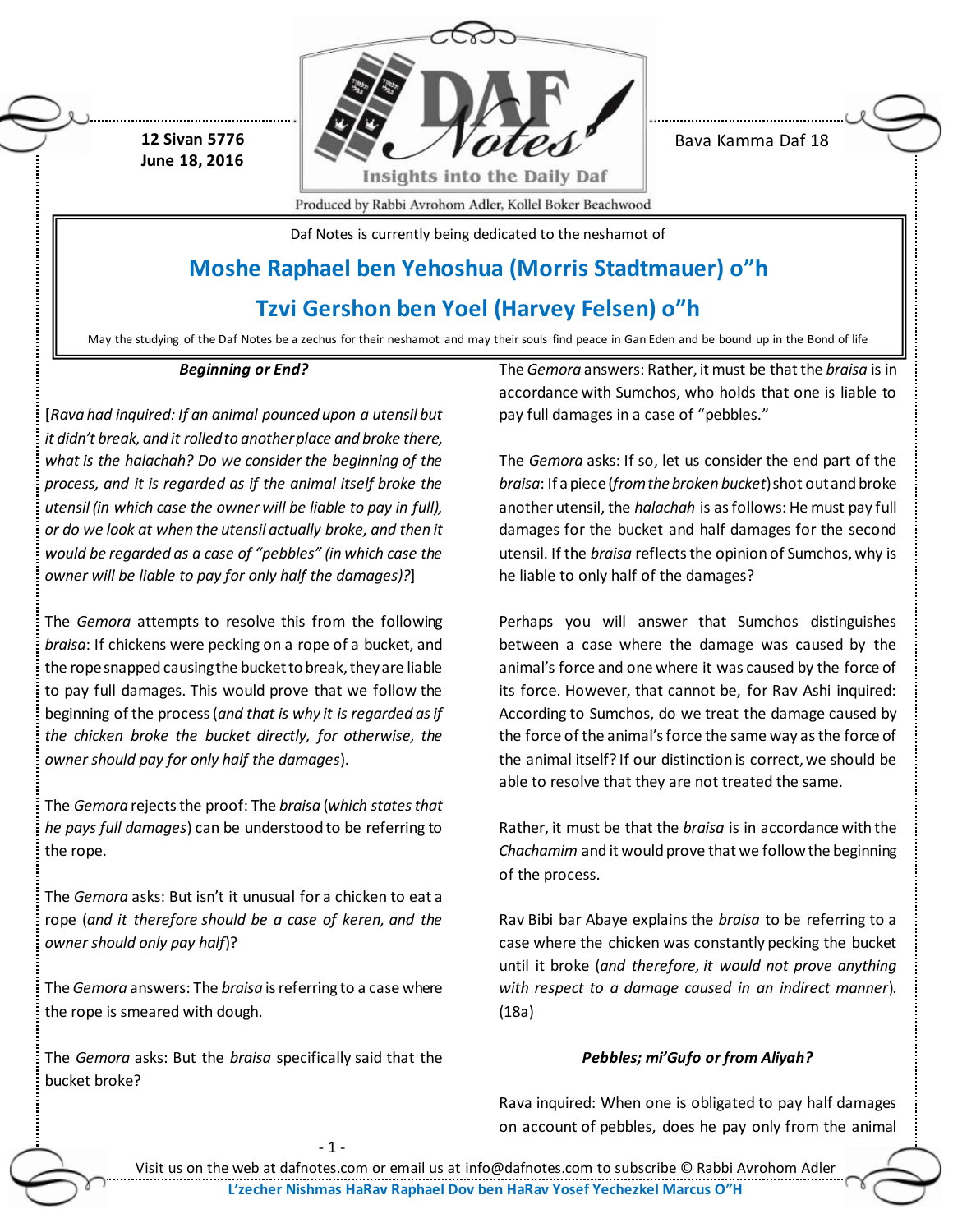

itself (*not exceeding the value of the animal*), or does he pay even from choice property (*from his other assets*)? Does he pay only from the animal itself, for we do not find that half damages are paid from the choice property, or perhaps he should pay from the choice property, for we do not find that damages occurring in a normal manner would obligate the owner to pay only from the animal itself?

The *Gemora* attempts to resolve the inquiry from the following *braisa*: A chicken hopping is not regarded as *mu'ad*. Others say that it is *mu'ad*.

The *Gemora* clarifies the *braisa*: It cannot be referring to ordinary hopping, for obviously, it is *mu'ad* for a chicken to hop. It must be referring to a case where the chicken hopped and pebbles shot out causing a utensil to break. One *Tanna* holds that he pays only from the animal itself and the other *Tanna* holds that he pays from the choice property.

The *Gemora* rejects this argument: The argument in the *braisa* is as follows: One *Tanna* holds like Sumchos and one holds like the *Chachamim*.

The *Gemora* attempts to resolve the inquiry from the following *Mishna*: If a dog took a cookie (*with a coal stuck to it*) and went with it to a pile of grain where it ate the cookie and set the pile on fire, full payment must be made for the cookie, whereas for the grain, only half damages will be paid. Now, what is the reason that only half damages will be paid for the grain if not on account of the fact that the damage of the grain is a case of pebbles (*for the fire spreading from the place of the coal to the entire stack is regarded as coming about through the force of the dog*)? And a *braisa* has been taught in connection with this *Mishna* that the half damages will be collected out of the body of the dog!

The *Gemora* rejects this proof: But do you really think that this *braisa* is dealing with a case of "pebbles"? [*This cannot be, for Rabbi Elozar states in a braisa regarding this case that full damages are paid for the grain and that those damages should be paid from the body of the dog itself.*] According to

 $-2 -$ 

Rabbi Elozar, do we find anywhere that full damages (*when the damage was done in a usual manner*) should be collected out of the body of the animal itself?

Rather, this ruling must be referring to a case where the dog acted in an unusual manner in handling the coal (*it took the coal into its mouth and then placed it on the grain*). Rabbi Elozar would be following the opinion of Rabbi Tarfon, who maintains that for an abnormal *keren* (*tam*) in the damaged party's domain, the damager must pay full damages (*and the payment will be collected from the body of the animal itself*).

There is no proof, however, that this explanation is compelling, for the reason which compelled us to assert that Rabbi Elozar maintain the same opinion as Rabbi Tarfon is only because he required the owner to pay full payment from the body of the dog itself. However, there may be an alternate explanation. It may be suggested (*that the Mishna is referring to a case where the dog acted in a usual manner*) and Rabbi Elozar holds like Sumchos, that in the case of pebbles, full damages will be paid; and that he further adopts the view of Rabbi Yehudah, who said that in the case of *mu'ad*, half of the payment (*the part of tam*) remains unaffected (*by the fact that the animal is now a mu'ad and it is still subject to the halachos of tam*). And Rabbi Elozar's statement that payment is made out of the body of the dog is referring only to the *tam* part of the full damages.

Rav Samma the son of Rav Ashi asked Ravina: I would say that Rabbi Yehudah's opinion is confined only to cases where a *tam*turned into a *mu'ad* (*that is where half of the payment would be collected like a tam*), whereas in cases where the animal was a *mu'ad* from the onset (*such as the case of pebbles*), did you hear that Rabbi Yehudah would hold like that?

Rather, Rabbi Elozar's statement regarding full payment deals with a case where the dog became a *mu'ad* (*by setting fire to grain three times in an unusual manner*) and the point at issue (*between the two Tannaim*) will be that Rabbi Elozar maintains that there is such a thing as becoming a *mu'ad*

Visit us on the web at dafnotes.com or email us at [info@dafnotes.com](mailto:info@dafnotes.com) to subscribe © Rabbi Avrohom Adler **L'zecher Nishmas HaRav Raphael Dov ben HaRav Yosef Yechezkel Marcus O"H**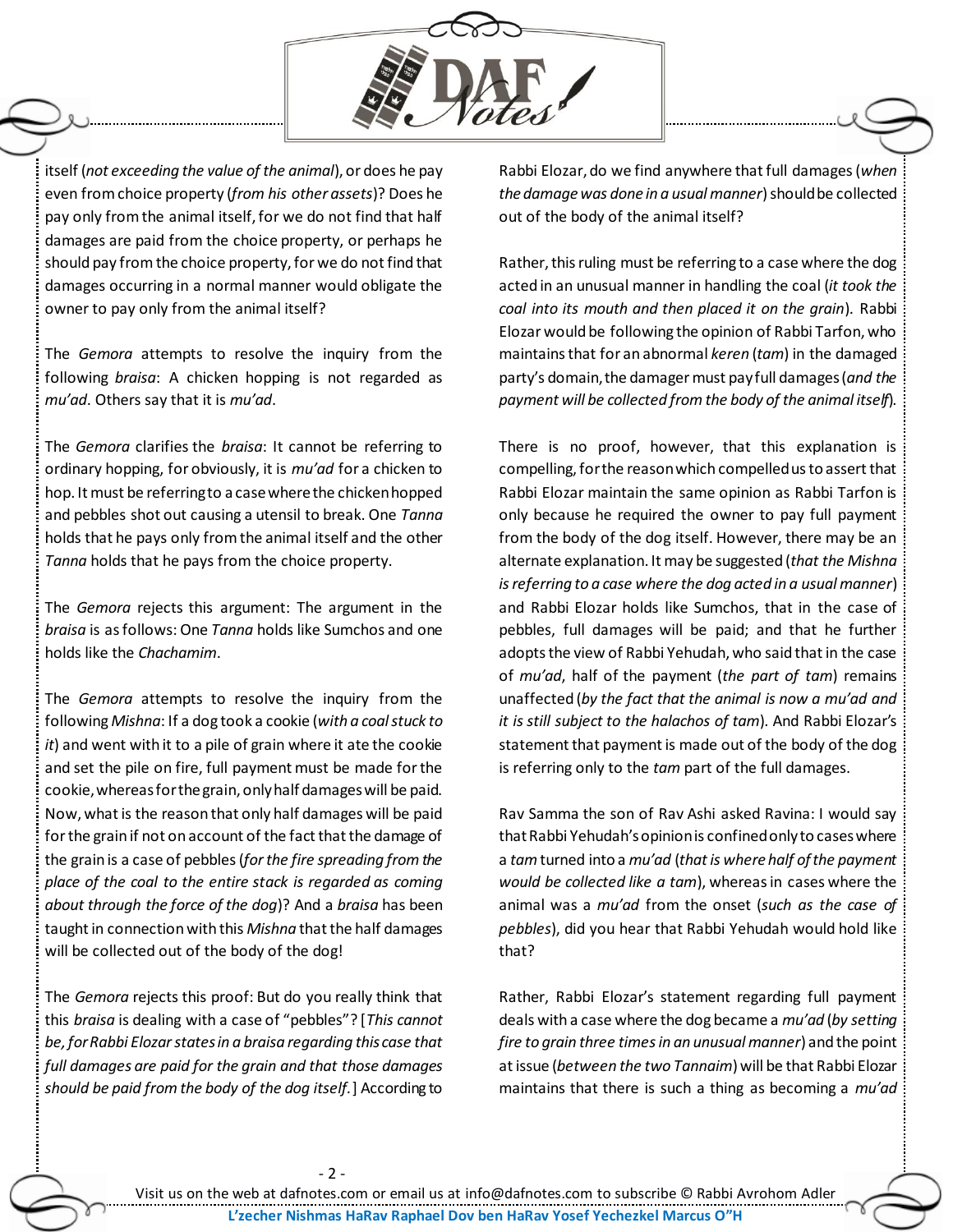

with respect to the *halachos* of pebbles (*and that is why the owner will be liable to pay full damages*), whereas the *Chachamim*maintain that there is no such thing as becoming a *mu'ad* in the case of pebbles (*for it cannot be stricter that a normal case of pebbles, where he is only liable to pay for half the damages*).

The *Gemora* asks: But if so, we should be able to resolve the inquiry of Rava, for Rava inquires: Is there such a thing as becoming a *mu'ad* regarding pebbles, or is there no such thing as becoming a *mu'ad* in the case of pebbles? According to the above explanation, we should assert that according to the *Chachamim*, there could be no such thing as becoming a *mu'ad* in the case of pebbles, whereas according to Rabbi Elozar, there may be a case of becoming a *mu'ad* even in the case of pebbles!?

Rava, however, may say to you: My inquiry as to the possibility of becoming a *mu'ad* is based upon the view of the *Chachamim* who argue with Sumchos (*and hold that half damages are paid by pebbles*), whereas here (*in the case of the dog*), both the *Chachamim* and Rabbi Elozar may hold in accordance with Sumchos who maintains that full damages are collected by pebbles. The reason, however, that the *Chachamim* rule that only half damages should be paid is on account of the fact that the dog handled the coal in an unusual manner, but it had not yet become a *mu'ad* for that. The point at issue between the two *Tannaim* would be exactly the same as between Rabbi Tarfon and the *Chachamim* (*if one pays full damages or only half in a case of an abnormal keren in the damaged party's domain*).

The *Gemora*asks: But perhaps Rabbi Tarfon maintained only that the payment will be in full, however, did you ever hear that he made it dependent upon the body of the animal itself?

The *Gemora* answers: Yes, he did, for he derives his opinion from a *kal vachomer*from *keren* in a public domain (*if shein and regel in a public domain is exempt from liability, and yet, full payment is collected when it took place in the property of*  *the one damaged; we see that the property of the damaged party is stricter than a public domain; so with respect to keren, where one is liable to pay half damages in a public domain, then certainly he should be liable to pay full damages when it damaged in the damagee's domain*); and it only stands to reason that we apply the principle: It is sufficient for a derivative to be the same as the original case from which it has been deduced (*and since keren in a public domain only pays from the animal itself, so too, the full damages paid for keren in the damagee's domain should only be collected from the body of the animal itself*).

The *Gemora* asks: But behold, Rabbi Tarfon does not agree with this principle (*for otherwise, he would agree with the Chachamim that the payment for keren in the property of the damaged party should only be half damages*)!?

The *Gemora* answers: He does not agree with this principle only when the *kal vachomer* would thereby be rendered completely ineffective, but where the *kal vachomer* would not be completely nullified, he too upholds this principle. [*The kal vachomer teaches us that he is liable to pay full damages for keren in reshus hanizek, but "dayo" teaches us that the payment is only from the body of the animal itself.*] (18a – 18b)

#### *Becoming a Mu'ad by Pebbles*

It was stated above: Rava inquired: Is there such a thing as becoming a *mu'ad* regarding pebbles, or is there no such thing as becoming a *mu'ad* in the case of pebbles? Do we compare the case to *keren* (*and therefore, the laws of mu'ad should apply*), or is it a sub-category of *regel* (*and therefore, the laws of mu'ad should not apply*)? [*There are two versions in Rashi if this inquiry is dealing with an abnormal case, or a damage caused in a usual manner.*]

The *Gemora* attempts to resolve the inquiry from the following *braisa*: A chicken hopping is not regarded as *mu'ad*. Others say that it is *mu'ad*.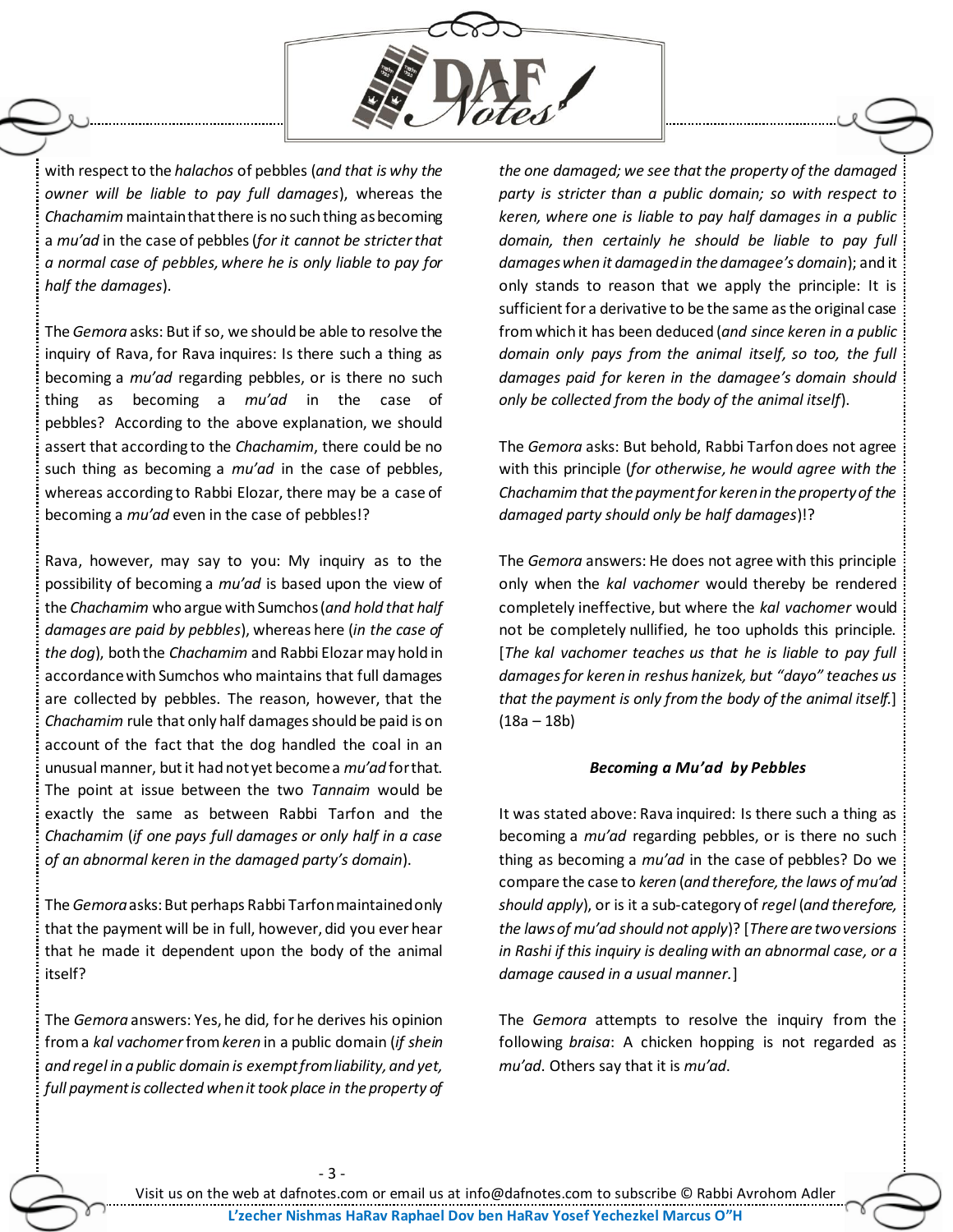

The *Gemora* clarifies the *braisa*: It cannot be referring to ordinary hopping, for obviously, it is *mu'ad* for a chicken to hop. It must be referring to a case where the chicken hopped and pebbles shot out causing a utensil to break. And the *braisa*, is it not, referring to a case where it damaged in this manner three times? One *Tanna* holds that there is *mu'ad* regarding a case of pebbles and the other *Tanna* holds that there is not.

The *Gemora* rejects this argument: The argument in the *braisa* is as follows: The damage occurred only once and one *Tanna* holds like Sumchos and one holds like the *Chachamim*.

The *Gemora* attempts to resolve the inquiry from the following dispute: In the case where an animal dropped dung into dough, Rav Yehudah maintains that the payment must be in full, whereas Rabbi Elozar says that only half damages will be paid. And the dispute, is it not, referring to a case where it damaged in this manner three times? One *Amora* holds that there is *mu'ad* regarding a case of pebbles and the other *Amora* holds that there is not.

The *Gemora* rejects the proof: No, it deals with a case where the damage occurred only once, and the point at issue between them is the same which is between Sumchos and the *Chachamim*.

The *Gemora* asks: But is it not unusual for an animal to do such a thing (*and it should be regarded as keren, and only half damages should be paid*)?

The *Gemora*answers: The animal was pressed for space (*and could not move away from the dough*).

The *Gemora* asks: But why should not Rav Yehudah have explicitly stated that the *halachah* is in accordance with Sumchos and similarly Rabbi Elozar should have stated that the *halachah* follows the *Chachamim*?

The *Gemora* answers: It was necessary to teach a specific ruling in regard to dung, for otherwise you might have thought that since these excrements are contained in the body of the animal, they should still be considered as a part of its body (*and it should not be considered a case of "pebbles"*); it has therefore been made known to us that this is not so.

The *Gemora* attempts to resolve the inquiry from the following *braisa*: Rami bar Yechezkel taught: If a rooster put its head inside a glass vessel and made a loud noise that broke it, the owner has to pay for the full value of the damages. Additionally, Rav Yosef said that it was said in the house of Rav: If a horse neighed or a donkey brayed and this caused vessels to break, the owner must pay half of the damages. And the *braisa*, is it not, referring to a case where it damaged in this manner three times? One *Tanna* holds that there is *mu'ad* regarding a case of pebbles and the other *Tanna* holds that there is not.

The *Gemora* rejects this argument: The argument in the *braisa* is as follows: The damage occurred only once and one *Tanna* holds like Sumchos and one holds like the *Chachamim*.

The *Gemora* asks: But is it not unusual for an animal to do such a thing (*and it should be regarded as keren, and only half damages should be paid*)?

The *Gemora* answers: There were seeds in the vessel (*and therefore it was a normal thing for the rooster to do*). (18b – 19a)

#### **INSIGHTS TO THE DAF**

#### *Halachah l'Moshe mi'Sinai*

The Rambam (Hilchos Mamrim 1:3) writes: There cannot be an argument regarding a *halachah* learned from a *Halachah l'Moshe mi'Sinai*. The obvious question is from our *Gemora* where we have the disagreement between the *Chachamim*